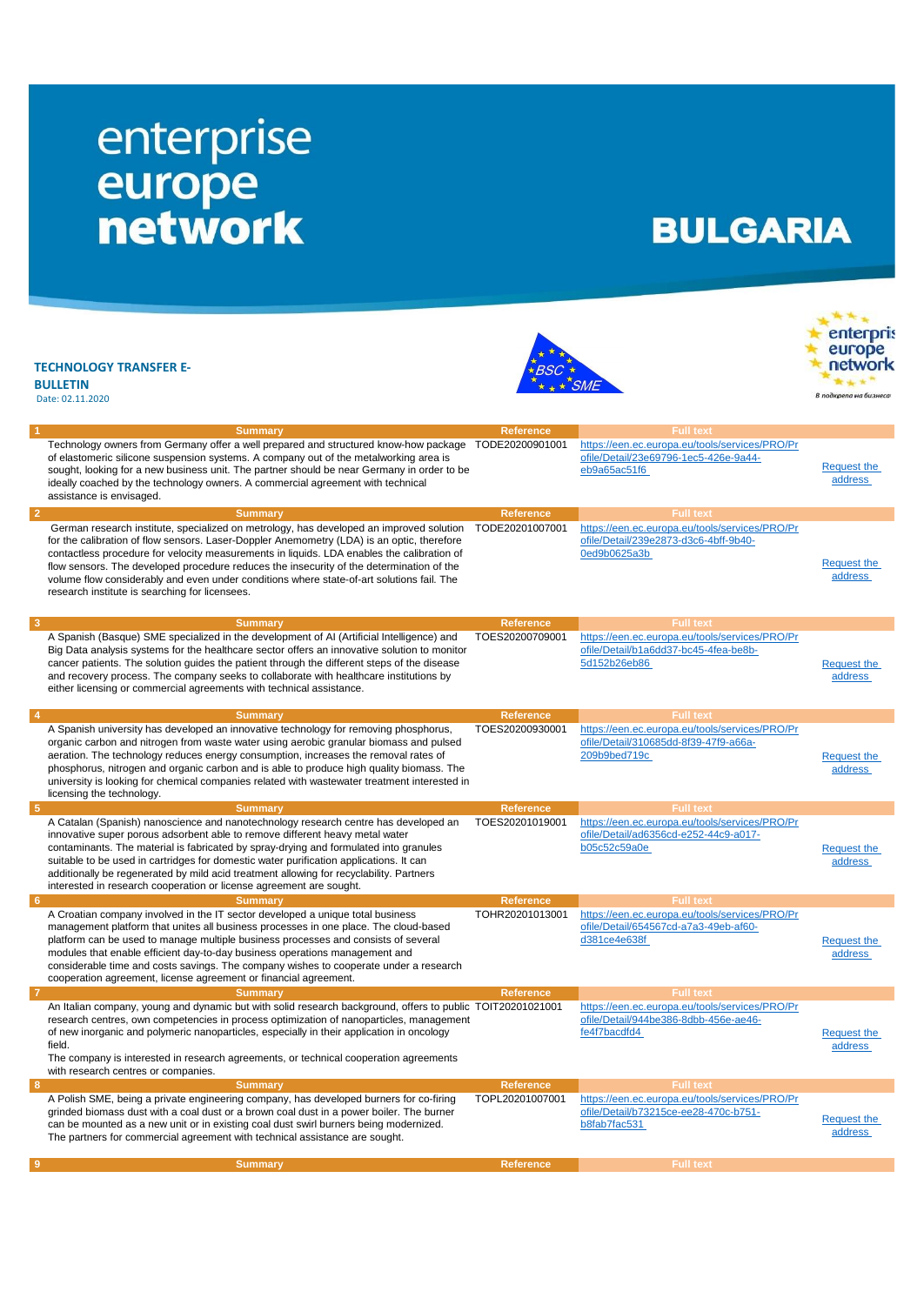| 10 | A Ukrainian research group has developed an innovative solution of the problems of<br>environmental safety, cleanliness and safety of the World Ocean, reducing the level of<br>invasive inclusions in ship's ballast water. The main idea is aimed at creating modern<br>ballast water treatment systems (BWTS) that meets the requirements of requlation D-2 of<br>IMO Convention. They are looking for a financial agreement with shipyards, shipyards or<br>cruise ships to set up mass production of the device.<br><b>Summary</b>                | TOUA20201009001<br><b>Reference</b> | https://een.ec.europa.eu/tools/services/PRO/Pr<br>ofile/Detail/fb90709a-6f8c-4170-b4d5-<br>8a99b4a6a8ca<br><b>Full text</b> | <b>Request the</b><br>address        |
|----|--------------------------------------------------------------------------------------------------------------------------------------------------------------------------------------------------------------------------------------------------------------------------------------------------------------------------------------------------------------------------------------------------------------------------------------------------------------------------------------------------------------------------------------------------------|-------------------------------------|-----------------------------------------------------------------------------------------------------------------------------|--------------------------------------|
|    | A university offers a method of production of biocidal material based on polyurethane foam<br>and iodine: pills of various sizes for the disinfection of drinking water from pathogenic<br>microorganisms; bactericidal bandages, which, depending on the degree of damage, can<br>be applied before and after the initial treatment of wounds; disinfection of drinking water in<br>field and stationary conditions from pathogenic microorganisms. Type of cooperation:<br>commercial agreement with technical assistance.                           | TOUA20201009002                     | https://een.ec.europa.eu/tools/services/PRO/Pr<br>ofile/Detail/3f4ce950-dc77-496f-b5e3-<br>00a9ffac2e46                     | Request the<br>address               |
| 11 | <b>Summary</b><br>A UK SME has patented a truss structure made of Pultruded Fibre Reinforced Polymer<br>(PFRP) box profiles that are joined without metal or adhesive. It supports the same load as<br>steel but is 60% lighter and does not rust. CO2 emissions are cut by 80% compared to<br>steel. Computer Numerical Control (CNC) cuts manufacturing cost to compete with steel.<br>PFRP trusses, gantries and frameworks can now be built without metal. Easy shipping, re-<br>use or recycling. Collaboration is sought under licence agreement | <b>Reference</b><br>TOUK20200929001 | <b>Full text</b><br>https://een.ec.europa.eu/tools/services/PRO/Pr<br>ofile/Detail/32fa5473-dadd-4cbf-81f7-<br>5afc4803755e | <b>Request the</b><br>address        |
| 12 | <b>Summary</b>                                                                                                                                                                                                                                                                                                                                                                                                                                                                                                                                         | <b>Reference</b>                    | <b>Full text</b>                                                                                                            |                                      |
|    | A UK start-up has developed a method of issuing, storing and displaying Proof of Immunity<br>Certificates and later Proof of Vaccination Certificates, as a scalable solution to the multiple<br>challenges that COVID19 has posed but not only limited to this current pandemic. Using<br>blockchain technologies, this full-proof system will help to verify medical records and display<br>them on-the-go with mobile phones. Collaboration is sought under commercial agreement<br>with technical assistance.                                      | TOUK20201005001                     | https://een.ec.europa.eu/tools/services/PRO/Pr<br>ofile/Detail/d1222bbd-e0d1-48e8-a80b-<br>256859990456                     | <b>Request the</b><br>address        |
| 13 | <b>Summary</b><br>Rapidly-growing, biotech start-up founded in 2017 by two alumni of one of the best                                                                                                                                                                                                                                                                                                                                                                                                                                                   | <b>Reference</b><br>TOPL20190809001 | <b>Full text</b><br>https://een.ec.europa.eu/tools/services/PRO/Pr                                                          |                                      |
|    | universities in Poland - Jagiellonian University offers its 3D hydrogel for cell culture<br>research. The company is looking for industrial partners e.g. from the biotech and<br>pharmaceutical industry as well as research institutes/universities in that field are sought<br>via manufacturing agreement and/or research cooperation agreement.                                                                                                                                                                                                   |                                     | ofile/Detail/becb1a60-af1e-4e5a-82d0-<br>3639a1cc98b1                                                                       | <b>Request the</b><br>address        |
| 14 | <b>Summary</b>                                                                                                                                                                                                                                                                                                                                                                                                                                                                                                                                         | Reference                           | <b>Full text</b>                                                                                                            |                                      |
|    | A Russian innovative company developed the technology of white fish skin leather<br>obtaining from the various fish waste products. This skin is three times stronger than<br>animal leather, soft and without smell. The Russian SME offers the license agreement.                                                                                                                                                                                                                                                                                    | TORU20201015001                     | https://een.ec.europa.eu/tools/services/PRO/Pr<br>ofile/Detail/47b557a0-8767-4e47-8f38-<br>714d4709ed88                     | <b>Request the</b><br>address        |
| 15 | <b>Summary</b>                                                                                                                                                                                                                                                                                                                                                                                                                                                                                                                                         | <b>Reference</b>                    | <b>Full text</b>                                                                                                            |                                      |
|    | A Polish university spin-off that implements an innovative group of products constituting<br>functional masterbatches for polymers and additives for lubricants and cutting fluids is<br>looking for R&D partners. The innovation consists in using the properties of low-<br>dimensional carbons in the product design process - graphene and carbon nanotubes.                                                                                                                                                                                       | TOPL20201016001                     | https://een.ec.europa.eu/tools/services/PRO/Pr<br>ofile/Detail/f0f8b440-5e0b-4e7c-8554-<br>f043d6c68154                     | <b>Request the</b><br><b>address</b> |
| 16 | <b>Summary</b><br>A German research institute has developed a measurement device for the calibration of<br>smallest flow rates $(<0.1$ ml/min). A piston system for volumetric flow determination is set<br>up, where a liquid with low vapor pressure can be introduced above the seal of the vertically<br>moving piston. This new method for the calibration of gas flow meters reduces the<br>uncertainty of the calibration. The research institute is searching for licensees.                                                                   | <b>Reference</b><br>TODE20201016005 | <b>Full text</b><br>https://een.ec.europa.eu/tools/services/PRO/Pr<br>ofile/Detail/2d8ff38e-aecb-4d37-8c0b-<br>2516fbccfd08 | <b>Request the</b><br>address        |
| 17 |                                                                                                                                                                                                                                                                                                                                                                                                                                                                                                                                                        | <b>Reference</b>                    | <b>Full text</b>                                                                                                            |                                      |
|    | <b>Summary</b><br>A German research institute has developed a concept for the alignment of transmitting and TODE20201016004<br>receiving antennas of future communication systems in the mm wave and terahertz<br>frequency range. The concept is based on the miniaturisation of the combination of two<br>orthogonally aligned radio beacons from terrestrial radio navigation. A partner for<br>cooperative research and development is being sought for the new basic technology.                                                                  |                                     | https://een.ec.europa.eu/tools/services/PRO/Pr<br>ofile/Detail/e8435d13-922d-4d66-a103-<br>d210e11ff6f4                     | <b>Request the</b><br>address        |
| 18 |                                                                                                                                                                                                                                                                                                                                                                                                                                                                                                                                                        | <b>Reference</b>                    | <b>Full text</b>                                                                                                            |                                      |
|    | <b>Summary</b><br>A German metrology research institute has developed a solution which enables efficient<br>measurements of strong curved spherical segments which are often used in optical<br>measurement equipment. Currently measurements of the radius of spherical segments are<br>limited by the thermal expansion of the measuring device which has a very high factor<br>which limits the uncertainty. The research institute is searching for licensees.                                                                                     | TODE20201016003                     | https://een.ec.europa.eu/tools/services/PRO/Pr<br>ofile/Detail/ecc3c4c4-bcb8-45bd-a5d6-<br>da1b1f1e09bf                     | Request the<br>address               |
| 19 | <b>Summary</b>                                                                                                                                                                                                                                                                                                                                                                                                                                                                                                                                         | <b>Reference</b>                    | <b>Full text</b>                                                                                                            |                                      |
|    | A German research institute active in metrology has developed new cantilevers to improve<br>the atomic force microscopy (AFM) measurements of three-dimensional structures. The<br>system overcomes the problem of state of the art equipment during measurements of<br>surfaces with different gradients - here commercially available cantilevers start to slide<br>which leads to uncertainties. The research institute is searching for licensees and partners<br>for research cooperation agreements.                                             | TODE20201016001                     | https://een.ec.europa.eu/tools/services/PRO/Pr<br>ofile/Detail/9a4708f6-da28-4b47-8af6-<br>03f271bb8349                     | <b>Request the</b><br>address        |
| 20 | <b>Summary</b>                                                                                                                                                                                                                                                                                                                                                                                                                                                                                                                                         | Reference                           | <b>Full text</b>                                                                                                            |                                      |
|    | A German research institute has development a scalable system for the measurement of<br>calorimetric data of batteries. Calorimetric data indicate defects at an early stage and can<br>thus help to predict a "thermal runaway" in later operation. The scalable system is suitable<br>for applications in battery developments - new module designs as well as new battery<br>materials - and quality assurance. The research institute is searching for licensees and<br>partners for research cooperation agreements.                              | TODE20201016002                     | https://een.ec.europa.eu/tools/services/PRO/Pr<br>ofile/Detail/e765f072-e69c-42d5-8931-<br>80cba61a3d06                     | <b>Request the</b><br>address        |
| 21 | <b>Summary</b>                                                                                                                                                                                                                                                                                                                                                                                                                                                                                                                                         | <b>Reference</b>                    | <b>Full text</b>                                                                                                            |                                      |
|    | An innovative spin-off coming from an engineering SME based in Italy has developed a<br>waste management solution, enhancing cleaner cities and money saving for citizens, able<br>to quantify waste and to measure waste bins levels. The smart lock can be opened by<br>authorized people as the product is managed through a user friendly management software<br>which can be integrated into third systems. The start-up is interested in commercial deals<br>with technical assistance with firms managing waste.                                | TOIT20201016001                     | https://een.ec.europa.eu/tools/services/PRO/Pr<br>ofile/Detail/07d2cf40-a9f7-4326-80c3-<br>55fb3b4ce093                     | <b>Request the</b><br>address        |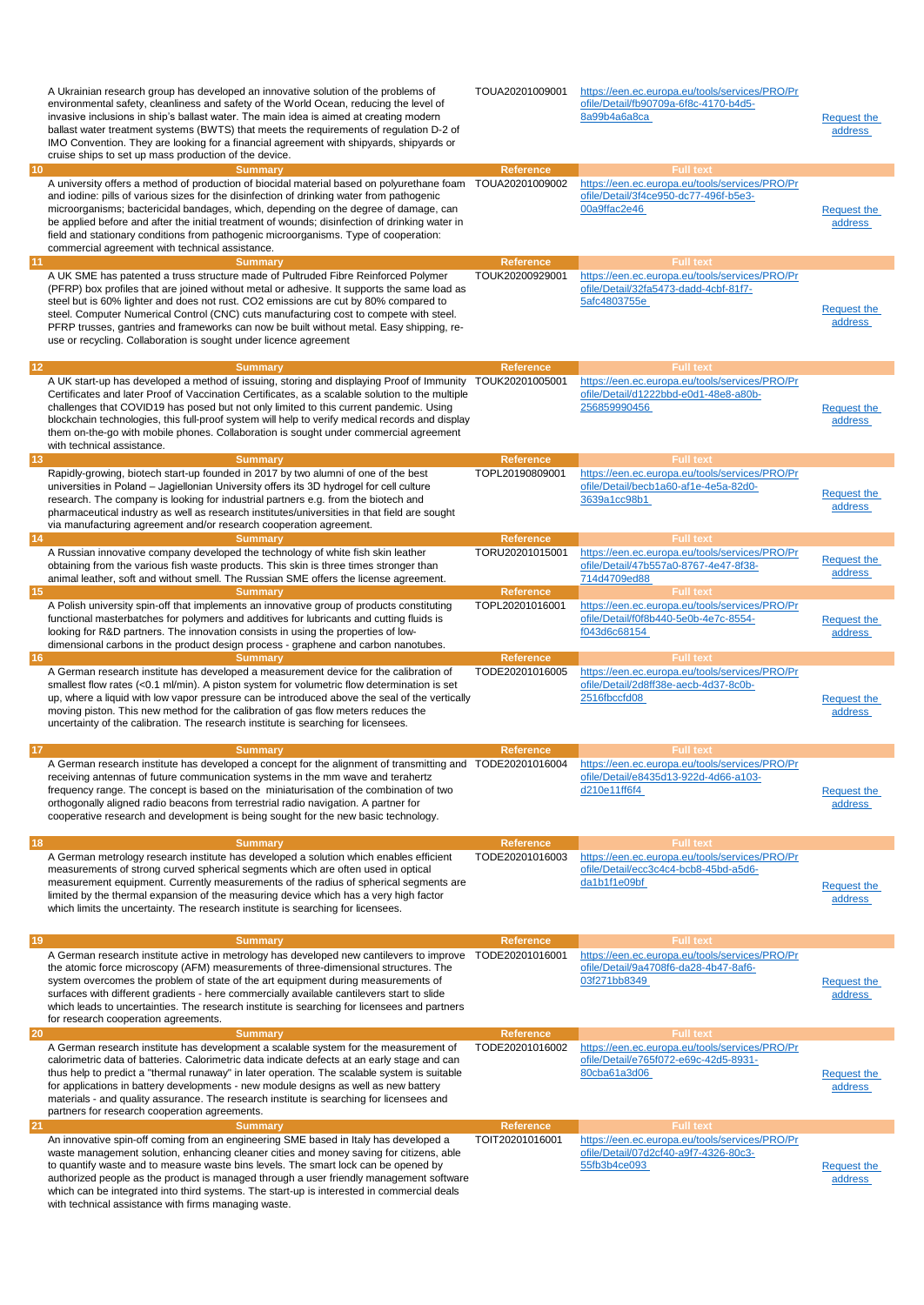| https://een.ec.europa.eu/tools/services/PRO/Pr<br>An Italian SME has developed an innovative system which makes any rule-based process<br>TOIT20200921001<br>ofile/Detail/83cef811-5d9b-4705-b59b-<br>error-free. Designed for real-time checking of human-machine interaction, human or<br>1490fc3838d2<br>machine actions within manufacturing. It guides human and/or machine actions with human-<br><b>Request the</b><br>like collaborative vision in order to improve efficiency, production quality and safety. The<br><b>address</b><br>firm is open to technical or commercial deals with technical assistance with end users<br>coming from the industry and manual processes to be managed.<br><b>Full text</b><br>23<br><b>Summary</b><br>Reference<br>A Spanish IT company provides a solution to improve the communication and management TOES20200930002<br>https://een.ec.europa.eu/tools/services/PRO/Pr<br>ofile/Detail/c0bb927c-f177-44cc-89ad-<br>of information at business and professional level, bringing together various functionalities in<br>890cdbd5d657<br>a single workspace, the desktop. The platform is already on the market and available in<br>Request the<br>several languages. The company offers the platform to the organisations interested,<br>address<br>adapted to their needs, through commercial agreement with technical assistance.<br>24<br><b>Full text</b><br><b>Summary</b><br><b>Reference</b><br>https://een.ec.europa.eu/tools/services/PRO/Pr<br>The German company digitizes parking lots using different appropriate technologies. With<br>TODE20201016009<br>ofile/Detail/3f6a3560-5fc3-4204-bc4e-<br>the real-time data created using different sensor technologies, they are able to analyse the<br>010c640f27e9<br>usage of the lots and then allow a dynamic monetization by flexibly renting out parts of the<br><b>Request the</b><br>parking lot that are not used. Lessors and lessees can use the platform (app). They are<br><b>address</b><br>looking for partners for technical (sensor technology) and commercial cooperations<br>(companies with access to parking lots).<br>25<br><b>Reference</b><br><b>Full text</b><br><b>Summary</b><br>https://een.ec.europa.eu/tools/services/PRO/Pr<br>A French company specialized in marine electromagnetic has developped an innovative<br>TOFR20200827001<br>ofile/Detail/c6984a09-4343-46d9-8300-<br>sites investigation solution which can be used for many applications such as geophysics,<br>impact assessment or buried objects detection including non-ferrous objects. The company<br>b78171ea5993<br><b>Request the</b><br>wants to develop the use of electromagnetic services and imaging and is looking for<br>address<br>partners to deploy the solution during site investigation marine in a commercial agreement<br>with technical assistance.<br>26<br><b>Summary</b><br><b>Reference</b><br><b>Full text</b><br>https://een.ec.europa.eu/tools/services/PRO/Pr<br>An innovative young French SME offers new generation of mobile power station runing with TOFR20200831001<br>ofile/Detail/4c524c58-83c7-4e4b-9047-<br>batteries powered by photovoltaic panels and hydrogen fuel cell. This station can be set up<br>5c89d5cde971<br>in less than a day in isolated areas (mountain, countryside) for example to daily recharge<br><b>Request the</b><br>small vehicles or replace generators sets during exhibiting events Partners willing to be<br>address<br>equipped (municipalities, companies, event organisers, tourism offices) are sought for<br>commercial agreements with technical assistance.<br>27<br><b>Full text</b><br><b>Reference</b><br><b>Summary</b><br>https://een.ec.europa.eu/tools/services/PRO/Pr<br>A French industrial SME has specialised in developing and manufacturing of frozen salty<br>TOFR20200910001<br>ofile/Detail/9288b8cb-5e60-4cd4-86ea-<br>ready meals and starters (based on seafood, meat or vegetables) with several certifications<br>c1c1f879ef23<br>(organic label, halal approval etc). SME offers know-how and seeks partnerships with major<br><b>Request the</b><br>agrofood industries. The aim is to create a new range or to enrich an already existing range<br>address<br>using know-how, technology not owned under technical cooperation agreements and to<br>produce pre-series under manufacturing agreements.<br>28<br><b>Full text</b><br><b>Summary</b><br><b>Reference</b><br>Spanish SME with wide experience in developing smart solutions and providing IT services, TOES20200929001<br>https://een.ec.europa.eu/tools/services/PRO/Pr<br>ofile/Detail/08499668-ccb2-473f-8b09-<br>has developed an innovative product cost management (PMC) solution which facilitates the<br>820c015f9e6c<br>manufacturing quotation process, providing an automatic method. The company is looking<br><b>Request the</b><br>for international testers (original equipment manufacturers or suppliers) willing to<br>address<br>collaborate under commercial agreement with technical assistance.<br>Summary<br><b>Reference</b><br>Full text<br>Two Spanish research institutions have developed a biotechnological method for the<br>TOES20200922001<br>https://een.ec.europa.eu/tools/services/PRO/Pr<br>biofortification in carotenoids and other phytonutrients of green tissues. The method is<br>ofile/Detail/31def87d-349f-420e-a0d8-<br>based on the controlled induction of chromoplasts. The mechanism could be applied to the<br>611a8699e2a2<br><b>Request the</b><br>development of novel functional foods or bio factories for a variety of industries. Industrial<br>address<br>partners are being sought to collaborate through a patent licence agreement.<br>30<br><b>Summary</b><br><b>Reference</b><br><b>Full text</b><br>UK company is offering their hot extrusion facilities to partners looking to develop API<br>TOUK20201022001<br>https://een.ec.europa.eu/tools/services/PRO/Pr<br>ofile/Detail/233ac8ec-8ef6-4d14-8a15-<br>(active pharmaceutical ingredient) from early phase clinical development to large scale<br>commercial production. They are the first GMP (Good Manufacturing Practices) company<br>904f7646eab1<br><b>Request the</b><br>in the UK with hot extrusion facilities, and can also help partners with their contract<br>address<br>research & manufacturing requirement in pharmaceutical new dosage, via manufacturing<br>agreement.<br>31<br><b>Full text</b><br><b>Summary</b><br><b>Reference</b><br>A Lithuanian scientific research institute offers a novel technology to improve the wear and<br>TOLT20200918001<br>https://een.ec.europa.eu/tools/services/PRO/Pr<br>ofile/Detail/8cd4ad7a-2e67-4640-9597-<br>corrosion resistance of anodized alumina. The technology employs bio-based fillers to coat<br><b>Request the</b><br>c7c67128d2a2<br>the anodized alumina. The innovation is useful for automotive, robotics, mechanical<br>address<br>engineering or other high-tech companies. License or commercial agreements with<br>technical assistance are sought.<br><b>Full text</b><br>32<br>Reference<br><b>Summary</b><br>An Italian start up from Padua, intends to satisfy green industry making available a<br>TOIT20200928001<br>https://een.ec.europa.eu/tools/services/PRO/Pr<br>patented biodegradable and biocompatible Hydrogel; it can be used as a controlled releaser<br>ofile/Detail/041bba8f-5661-4650-ab6c-<br>or carrier for several substances, water retainer or dehydrator in medical and agriculture<br>0f993e2f750b<br><b>Request the</b><br>applications. The startup offers this patent, under licensing agreement or technical<br>address<br>cooperation, to develop commercial bio-based products, according the green economy e<br>circular economy needs and new market opportunities.<br>33<br><b>Summary</b><br><b>Reference</b><br><b>Full text</b><br>A UK company that is recognised for developing state-of-the-art, proprietary mobile<br>TOUK20201016001<br>https://een.ec.europa.eu/tools/services/PRO/Pr<br>technologies for locating crime offenders through an offender managment solution, is<br>ofile/Detail/b7f9c5c7-4f2c-4572-8aba-<br><b>Request the</b><br>8517707dbd40<br>seeking partners under a commercial agreement with technical assistance or technical<br>address<br>cooperation agreement.<br><b>Full text</b><br><b>Summary</b><br>Reference<br>34 | 22 | <b>Summary</b> | <b>Reference</b> | <b>Full text</b> |  |
|---------------------------------------------------------------------------------------------------------------------------------------------------------------------------------------------------------------------------------------------------------------------------------------------------------------------------------------------------------------------------------------------------------------------------------------------------------------------------------------------------------------------------------------------------------------------------------------------------------------------------------------------------------------------------------------------------------------------------------------------------------------------------------------------------------------------------------------------------------------------------------------------------------------------------------------------------------------------------------------------------------------------------------------------------------------------------------------------------------------------------------------------------------------------------------------------------------------------------------------------------------------------------------------------------------------------------------------------------------------------------------------------------------------------------------------------------------------------------------------------------------------------------------------------------------------------------------------------------------------------------------------------------------------------------------------------------------------------------------------------------------------------------------------------------------------------------------------------------------------------------------------------------------------------------------------------------------------------------------------------------------------------------------------------------------------------------------------------------------------------------------------------------------------------------------------------------------------------------------------------------------------------------------------------------------------------------------------------------------------------------------------------------------------------------------------------------------------------------------------------------------------------------------------------------------------------------------------------------------------------------------------------------------------------------------------------------------------------------------------------------------------------------------------------------------------------------------------------------------------------------------------------------------------------------------------------------------------------------------------------------------------------------------------------------------------------------------------------------------------------------------------------------------------------------------------------------------------------------------------------------------------------------------------------------------------------------------------------------------------------------------------------------------------------------------------------------------------------------------------------------------------------------------------------------------------------------------------------------------------------------------------------------------------------------------------------------------------------------------------------------------------------------------------------------------------------------------------------------------------------------------------------------------------------------------------------------------------------------------------------------------------------------------------------------------------------------------------------------------------------------------------------------------------------------------------------------------------------------------------------------------------------------------------------------------------------------------------------------------------------------------------------------------------------------------------------------------------------------------------------------------------------------------------------------------------------------------------------------------------------------------------------------------------------------------------------------------------------------------------------------------------------------------------------------------------------------------------------------------------------------------------------------------------------------------------------------------------------------------------------------------------------------------------------------------------------------------------------------------------------------------------------------------------------------------------------------------------------------------------------------------------------------------------------------------------------------------------------------------------------------------------------------------------------------------------------------------------------------------------------------------------------------------------------------------------------------------------------------------------------------------------------------------------------------------------------------------------------------------------------------------------------------------------------------------------------------------------------------------------------------------------------------------------------------------------------------------------------------------------------------------------------------------------------------------------------------------------------------------------------------------------------------------------------------------------------------------------------------------------------------------------------------------------------------------------------------------------------------------------------------------------------------------------------------------------------------------------------------------------------------------------------------------------------------------------------------------------------------------------------------------------------------------------------------------------------------------------------------------------------------------------------------------------------------------------------------------------------------------------------------------------------------------------------------------------------------------------------------------------------------------------------------------------------------------------------------------------------------------------------------------------------------------------------------------------------------------------------------------------------------------------------------------------------------------------------------------------------------------------------------------------------------------------------------------------------------------------------------------------------------------------------------------------------------------------------------------------------------------------------------------------------------------------------------------------------------------------------------------------------------------------------------------------------------------------------------------------------------------------------------------------------------------------------------------------------------------------------------------------------------------------------------------------------------------------------------------------------------------------------------------------------------------------------------------------------------------------------------------------------------------------------------------------------------------------------------------------------------------------------------------------------------------------------------------------------------------------------------------------|----|----------------|------------------|------------------|--|
|                                                                                                                                                                                                                                                                                                                                                                                                                                                                                                                                                                                                                                                                                                                                                                                                                                                                                                                                                                                                                                                                                                                                                                                                                                                                                                                                                                                                                                                                                                                                                                                                                                                                                                                                                                                                                                                                                                                                                                                                                                                                                                                                                                                                                                                                                                                                                                                                                                                                                                                                                                                                                                                                                                                                                                                                                                                                                                                                                                                                                                                                                                                                                                                                                                                                                                                                                                                                                                                                                                                                                                                                                                                                                                                                                                                                                                                                                                                                                                                                                                                                                                                                                                                                                                                                                                                                                                                                                                                                                                                                                                                                                                                                                                                                                                                                                                                                                                                                                                                                                                                                                                                                                                                                                                                                                                                                                                                                                                                                                                                                                                                                                                                                                                                                                                                                                                                                                                                                                                                                                                                                                                                                                                                                                                                                                                                                                                                                                                                                                                                                                                                                                                                                                                                                                                                                                                                                                                                                                                                                                                                                                                                                                                                                                                                                                                                                                                                                                                                                                                                                                                                                                                                                                                                                                                                                                                                                                                                                                                                                                                                                                                                                                                                                                                                                                                                                                                                                                                                                                       |    |                |                  |                  |  |
|                                                                                                                                                                                                                                                                                                                                                                                                                                                                                                                                                                                                                                                                                                                                                                                                                                                                                                                                                                                                                                                                                                                                                                                                                                                                                                                                                                                                                                                                                                                                                                                                                                                                                                                                                                                                                                                                                                                                                                                                                                                                                                                                                                                                                                                                                                                                                                                                                                                                                                                                                                                                                                                                                                                                                                                                                                                                                                                                                                                                                                                                                                                                                                                                                                                                                                                                                                                                                                                                                                                                                                                                                                                                                                                                                                                                                                                                                                                                                                                                                                                                                                                                                                                                                                                                                                                                                                                                                                                                                                                                                                                                                                                                                                                                                                                                                                                                                                                                                                                                                                                                                                                                                                                                                                                                                                                                                                                                                                                                                                                                                                                                                                                                                                                                                                                                                                                                                                                                                                                                                                                                                                                                                                                                                                                                                                                                                                                                                                                                                                                                                                                                                                                                                                                                                                                                                                                                                                                                                                                                                                                                                                                                                                                                                                                                                                                                                                                                                                                                                                                                                                                                                                                                                                                                                                                                                                                                                                                                                                                                                                                                                                                                                                                                                                                                                                                                                                                                                                                                                       |    |                |                  |                  |  |
|                                                                                                                                                                                                                                                                                                                                                                                                                                                                                                                                                                                                                                                                                                                                                                                                                                                                                                                                                                                                                                                                                                                                                                                                                                                                                                                                                                                                                                                                                                                                                                                                                                                                                                                                                                                                                                                                                                                                                                                                                                                                                                                                                                                                                                                                                                                                                                                                                                                                                                                                                                                                                                                                                                                                                                                                                                                                                                                                                                                                                                                                                                                                                                                                                                                                                                                                                                                                                                                                                                                                                                                                                                                                                                                                                                                                                                                                                                                                                                                                                                                                                                                                                                                                                                                                                                                                                                                                                                                                                                                                                                                                                                                                                                                                                                                                                                                                                                                                                                                                                                                                                                                                                                                                                                                                                                                                                                                                                                                                                                                                                                                                                                                                                                                                                                                                                                                                                                                                                                                                                                                                                                                                                                                                                                                                                                                                                                                                                                                                                                                                                                                                                                                                                                                                                                                                                                                                                                                                                                                                                                                                                                                                                                                                                                                                                                                                                                                                                                                                                                                                                                                                                                                                                                                                                                                                                                                                                                                                                                                                                                                                                                                                                                                                                                                                                                                                                                                                                                                                                       |    |                |                  |                  |  |
|                                                                                                                                                                                                                                                                                                                                                                                                                                                                                                                                                                                                                                                                                                                                                                                                                                                                                                                                                                                                                                                                                                                                                                                                                                                                                                                                                                                                                                                                                                                                                                                                                                                                                                                                                                                                                                                                                                                                                                                                                                                                                                                                                                                                                                                                                                                                                                                                                                                                                                                                                                                                                                                                                                                                                                                                                                                                                                                                                                                                                                                                                                                                                                                                                                                                                                                                                                                                                                                                                                                                                                                                                                                                                                                                                                                                                                                                                                                                                                                                                                                                                                                                                                                                                                                                                                                                                                                                                                                                                                                                                                                                                                                                                                                                                                                                                                                                                                                                                                                                                                                                                                                                                                                                                                                                                                                                                                                                                                                                                                                                                                                                                                                                                                                                                                                                                                                                                                                                                                                                                                                                                                                                                                                                                                                                                                                                                                                                                                                                                                                                                                                                                                                                                                                                                                                                                                                                                                                                                                                                                                                                                                                                                                                                                                                                                                                                                                                                                                                                                                                                                                                                                                                                                                                                                                                                                                                                                                                                                                                                                                                                                                                                                                                                                                                                                                                                                                                                                                                                                       |    |                |                  |                  |  |
|                                                                                                                                                                                                                                                                                                                                                                                                                                                                                                                                                                                                                                                                                                                                                                                                                                                                                                                                                                                                                                                                                                                                                                                                                                                                                                                                                                                                                                                                                                                                                                                                                                                                                                                                                                                                                                                                                                                                                                                                                                                                                                                                                                                                                                                                                                                                                                                                                                                                                                                                                                                                                                                                                                                                                                                                                                                                                                                                                                                                                                                                                                                                                                                                                                                                                                                                                                                                                                                                                                                                                                                                                                                                                                                                                                                                                                                                                                                                                                                                                                                                                                                                                                                                                                                                                                                                                                                                                                                                                                                                                                                                                                                                                                                                                                                                                                                                                                                                                                                                                                                                                                                                                                                                                                                                                                                                                                                                                                                                                                                                                                                                                                                                                                                                                                                                                                                                                                                                                                                                                                                                                                                                                                                                                                                                                                                                                                                                                                                                                                                                                                                                                                                                                                                                                                                                                                                                                                                                                                                                                                                                                                                                                                                                                                                                                                                                                                                                                                                                                                                                                                                                                                                                                                                                                                                                                                                                                                                                                                                                                                                                                                                                                                                                                                                                                                                                                                                                                                                                                       |    |                |                  |                  |  |
|                                                                                                                                                                                                                                                                                                                                                                                                                                                                                                                                                                                                                                                                                                                                                                                                                                                                                                                                                                                                                                                                                                                                                                                                                                                                                                                                                                                                                                                                                                                                                                                                                                                                                                                                                                                                                                                                                                                                                                                                                                                                                                                                                                                                                                                                                                                                                                                                                                                                                                                                                                                                                                                                                                                                                                                                                                                                                                                                                                                                                                                                                                                                                                                                                                                                                                                                                                                                                                                                                                                                                                                                                                                                                                                                                                                                                                                                                                                                                                                                                                                                                                                                                                                                                                                                                                                                                                                                                                                                                                                                                                                                                                                                                                                                                                                                                                                                                                                                                                                                                                                                                                                                                                                                                                                                                                                                                                                                                                                                                                                                                                                                                                                                                                                                                                                                                                                                                                                                                                                                                                                                                                                                                                                                                                                                                                                                                                                                                                                                                                                                                                                                                                                                                                                                                                                                                                                                                                                                                                                                                                                                                                                                                                                                                                                                                                                                                                                                                                                                                                                                                                                                                                                                                                                                                                                                                                                                                                                                                                                                                                                                                                                                                                                                                                                                                                                                                                                                                                                                                       |    |                |                  |                  |  |
|                                                                                                                                                                                                                                                                                                                                                                                                                                                                                                                                                                                                                                                                                                                                                                                                                                                                                                                                                                                                                                                                                                                                                                                                                                                                                                                                                                                                                                                                                                                                                                                                                                                                                                                                                                                                                                                                                                                                                                                                                                                                                                                                                                                                                                                                                                                                                                                                                                                                                                                                                                                                                                                                                                                                                                                                                                                                                                                                                                                                                                                                                                                                                                                                                                                                                                                                                                                                                                                                                                                                                                                                                                                                                                                                                                                                                                                                                                                                                                                                                                                                                                                                                                                                                                                                                                                                                                                                                                                                                                                                                                                                                                                                                                                                                                                                                                                                                                                                                                                                                                                                                                                                                                                                                                                                                                                                                                                                                                                                                                                                                                                                                                                                                                                                                                                                                                                                                                                                                                                                                                                                                                                                                                                                                                                                                                                                                                                                                                                                                                                                                                                                                                                                                                                                                                                                                                                                                                                                                                                                                                                                                                                                                                                                                                                                                                                                                                                                                                                                                                                                                                                                                                                                                                                                                                                                                                                                                                                                                                                                                                                                                                                                                                                                                                                                                                                                                                                                                                                                                       |    |                |                  |                  |  |
|                                                                                                                                                                                                                                                                                                                                                                                                                                                                                                                                                                                                                                                                                                                                                                                                                                                                                                                                                                                                                                                                                                                                                                                                                                                                                                                                                                                                                                                                                                                                                                                                                                                                                                                                                                                                                                                                                                                                                                                                                                                                                                                                                                                                                                                                                                                                                                                                                                                                                                                                                                                                                                                                                                                                                                                                                                                                                                                                                                                                                                                                                                                                                                                                                                                                                                                                                                                                                                                                                                                                                                                                                                                                                                                                                                                                                                                                                                                                                                                                                                                                                                                                                                                                                                                                                                                                                                                                                                                                                                                                                                                                                                                                                                                                                                                                                                                                                                                                                                                                                                                                                                                                                                                                                                                                                                                                                                                                                                                                                                                                                                                                                                                                                                                                                                                                                                                                                                                                                                                                                                                                                                                                                                                                                                                                                                                                                                                                                                                                                                                                                                                                                                                                                                                                                                                                                                                                                                                                                                                                                                                                                                                                                                                                                                                                                                                                                                                                                                                                                                                                                                                                                                                                                                                                                                                                                                                                                                                                                                                                                                                                                                                                                                                                                                                                                                                                                                                                                                                                                       |    |                |                  |                  |  |
|                                                                                                                                                                                                                                                                                                                                                                                                                                                                                                                                                                                                                                                                                                                                                                                                                                                                                                                                                                                                                                                                                                                                                                                                                                                                                                                                                                                                                                                                                                                                                                                                                                                                                                                                                                                                                                                                                                                                                                                                                                                                                                                                                                                                                                                                                                                                                                                                                                                                                                                                                                                                                                                                                                                                                                                                                                                                                                                                                                                                                                                                                                                                                                                                                                                                                                                                                                                                                                                                                                                                                                                                                                                                                                                                                                                                                                                                                                                                                                                                                                                                                                                                                                                                                                                                                                                                                                                                                                                                                                                                                                                                                                                                                                                                                                                                                                                                                                                                                                                                                                                                                                                                                                                                                                                                                                                                                                                                                                                                                                                                                                                                                                                                                                                                                                                                                                                                                                                                                                                                                                                                                                                                                                                                                                                                                                                                                                                                                                                                                                                                                                                                                                                                                                                                                                                                                                                                                                                                                                                                                                                                                                                                                                                                                                                                                                                                                                                                                                                                                                                                                                                                                                                                                                                                                                                                                                                                                                                                                                                                                                                                                                                                                                                                                                                                                                                                                                                                                                                                                       |    |                |                  |                  |  |
|                                                                                                                                                                                                                                                                                                                                                                                                                                                                                                                                                                                                                                                                                                                                                                                                                                                                                                                                                                                                                                                                                                                                                                                                                                                                                                                                                                                                                                                                                                                                                                                                                                                                                                                                                                                                                                                                                                                                                                                                                                                                                                                                                                                                                                                                                                                                                                                                                                                                                                                                                                                                                                                                                                                                                                                                                                                                                                                                                                                                                                                                                                                                                                                                                                                                                                                                                                                                                                                                                                                                                                                                                                                                                                                                                                                                                                                                                                                                                                                                                                                                                                                                                                                                                                                                                                                                                                                                                                                                                                                                                                                                                                                                                                                                                                                                                                                                                                                                                                                                                                                                                                                                                                                                                                                                                                                                                                                                                                                                                                                                                                                                                                                                                                                                                                                                                                                                                                                                                                                                                                                                                                                                                                                                                                                                                                                                                                                                                                                                                                                                                                                                                                                                                                                                                                                                                                                                                                                                                                                                                                                                                                                                                                                                                                                                                                                                                                                                                                                                                                                                                                                                                                                                                                                                                                                                                                                                                                                                                                                                                                                                                                                                                                                                                                                                                                                                                                                                                                                                                       |    |                |                  |                  |  |
|                                                                                                                                                                                                                                                                                                                                                                                                                                                                                                                                                                                                                                                                                                                                                                                                                                                                                                                                                                                                                                                                                                                                                                                                                                                                                                                                                                                                                                                                                                                                                                                                                                                                                                                                                                                                                                                                                                                                                                                                                                                                                                                                                                                                                                                                                                                                                                                                                                                                                                                                                                                                                                                                                                                                                                                                                                                                                                                                                                                                                                                                                                                                                                                                                                                                                                                                                                                                                                                                                                                                                                                                                                                                                                                                                                                                                                                                                                                                                                                                                                                                                                                                                                                                                                                                                                                                                                                                                                                                                                                                                                                                                                                                                                                                                                                                                                                                                                                                                                                                                                                                                                                                                                                                                                                                                                                                                                                                                                                                                                                                                                                                                                                                                                                                                                                                                                                                                                                                                                                                                                                                                                                                                                                                                                                                                                                                                                                                                                                                                                                                                                                                                                                                                                                                                                                                                                                                                                                                                                                                                                                                                                                                                                                                                                                                                                                                                                                                                                                                                                                                                                                                                                                                                                                                                                                                                                                                                                                                                                                                                                                                                                                                                                                                                                                                                                                                                                                                                                                                                       |    |                |                  |                  |  |
|                                                                                                                                                                                                                                                                                                                                                                                                                                                                                                                                                                                                                                                                                                                                                                                                                                                                                                                                                                                                                                                                                                                                                                                                                                                                                                                                                                                                                                                                                                                                                                                                                                                                                                                                                                                                                                                                                                                                                                                                                                                                                                                                                                                                                                                                                                                                                                                                                                                                                                                                                                                                                                                                                                                                                                                                                                                                                                                                                                                                                                                                                                                                                                                                                                                                                                                                                                                                                                                                                                                                                                                                                                                                                                                                                                                                                                                                                                                                                                                                                                                                                                                                                                                                                                                                                                                                                                                                                                                                                                                                                                                                                                                                                                                                                                                                                                                                                                                                                                                                                                                                                                                                                                                                                                                                                                                                                                                                                                                                                                                                                                                                                                                                                                                                                                                                                                                                                                                                                                                                                                                                                                                                                                                                                                                                                                                                                                                                                                                                                                                                                                                                                                                                                                                                                                                                                                                                                                                                                                                                                                                                                                                                                                                                                                                                                                                                                                                                                                                                                                                                                                                                                                                                                                                                                                                                                                                                                                                                                                                                                                                                                                                                                                                                                                                                                                                                                                                                                                                                                       |    |                |                  |                  |  |
|                                                                                                                                                                                                                                                                                                                                                                                                                                                                                                                                                                                                                                                                                                                                                                                                                                                                                                                                                                                                                                                                                                                                                                                                                                                                                                                                                                                                                                                                                                                                                                                                                                                                                                                                                                                                                                                                                                                                                                                                                                                                                                                                                                                                                                                                                                                                                                                                                                                                                                                                                                                                                                                                                                                                                                                                                                                                                                                                                                                                                                                                                                                                                                                                                                                                                                                                                                                                                                                                                                                                                                                                                                                                                                                                                                                                                                                                                                                                                                                                                                                                                                                                                                                                                                                                                                                                                                                                                                                                                                                                                                                                                                                                                                                                                                                                                                                                                                                                                                                                                                                                                                                                                                                                                                                                                                                                                                                                                                                                                                                                                                                                                                                                                                                                                                                                                                                                                                                                                                                                                                                                                                                                                                                                                                                                                                                                                                                                                                                                                                                                                                                                                                                                                                                                                                                                                                                                                                                                                                                                                                                                                                                                                                                                                                                                                                                                                                                                                                                                                                                                                                                                                                                                                                                                                                                                                                                                                                                                                                                                                                                                                                                                                                                                                                                                                                                                                                                                                                                                                       |    |                |                  |                  |  |
|                                                                                                                                                                                                                                                                                                                                                                                                                                                                                                                                                                                                                                                                                                                                                                                                                                                                                                                                                                                                                                                                                                                                                                                                                                                                                                                                                                                                                                                                                                                                                                                                                                                                                                                                                                                                                                                                                                                                                                                                                                                                                                                                                                                                                                                                                                                                                                                                                                                                                                                                                                                                                                                                                                                                                                                                                                                                                                                                                                                                                                                                                                                                                                                                                                                                                                                                                                                                                                                                                                                                                                                                                                                                                                                                                                                                                                                                                                                                                                                                                                                                                                                                                                                                                                                                                                                                                                                                                                                                                                                                                                                                                                                                                                                                                                                                                                                                                                                                                                                                                                                                                                                                                                                                                                                                                                                                                                                                                                                                                                                                                                                                                                                                                                                                                                                                                                                                                                                                                                                                                                                                                                                                                                                                                                                                                                                                                                                                                                                                                                                                                                                                                                                                                                                                                                                                                                                                                                                                                                                                                                                                                                                                                                                                                                                                                                                                                                                                                                                                                                                                                                                                                                                                                                                                                                                                                                                                                                                                                                                                                                                                                                                                                                                                                                                                                                                                                                                                                                                                                       |    |                |                  |                  |  |
|                                                                                                                                                                                                                                                                                                                                                                                                                                                                                                                                                                                                                                                                                                                                                                                                                                                                                                                                                                                                                                                                                                                                                                                                                                                                                                                                                                                                                                                                                                                                                                                                                                                                                                                                                                                                                                                                                                                                                                                                                                                                                                                                                                                                                                                                                                                                                                                                                                                                                                                                                                                                                                                                                                                                                                                                                                                                                                                                                                                                                                                                                                                                                                                                                                                                                                                                                                                                                                                                                                                                                                                                                                                                                                                                                                                                                                                                                                                                                                                                                                                                                                                                                                                                                                                                                                                                                                                                                                                                                                                                                                                                                                                                                                                                                                                                                                                                                                                                                                                                                                                                                                                                                                                                                                                                                                                                                                                                                                                                                                                                                                                                                                                                                                                                                                                                                                                                                                                                                                                                                                                                                                                                                                                                                                                                                                                                                                                                                                                                                                                                                                                                                                                                                                                                                                                                                                                                                                                                                                                                                                                                                                                                                                                                                                                                                                                                                                                                                                                                                                                                                                                                                                                                                                                                                                                                                                                                                                                                                                                                                                                                                                                                                                                                                                                                                                                                                                                                                                                                                       |    |                |                  |                  |  |
|                                                                                                                                                                                                                                                                                                                                                                                                                                                                                                                                                                                                                                                                                                                                                                                                                                                                                                                                                                                                                                                                                                                                                                                                                                                                                                                                                                                                                                                                                                                                                                                                                                                                                                                                                                                                                                                                                                                                                                                                                                                                                                                                                                                                                                                                                                                                                                                                                                                                                                                                                                                                                                                                                                                                                                                                                                                                                                                                                                                                                                                                                                                                                                                                                                                                                                                                                                                                                                                                                                                                                                                                                                                                                                                                                                                                                                                                                                                                                                                                                                                                                                                                                                                                                                                                                                                                                                                                                                                                                                                                                                                                                                                                                                                                                                                                                                                                                                                                                                                                                                                                                                                                                                                                                                                                                                                                                                                                                                                                                                                                                                                                                                                                                                                                                                                                                                                                                                                                                                                                                                                                                                                                                                                                                                                                                                                                                                                                                                                                                                                                                                                                                                                                                                                                                                                                                                                                                                                                                                                                                                                                                                                                                                                                                                                                                                                                                                                                                                                                                                                                                                                                                                                                                                                                                                                                                                                                                                                                                                                                                                                                                                                                                                                                                                                                                                                                                                                                                                                                                       |    |                |                  |                  |  |
|                                                                                                                                                                                                                                                                                                                                                                                                                                                                                                                                                                                                                                                                                                                                                                                                                                                                                                                                                                                                                                                                                                                                                                                                                                                                                                                                                                                                                                                                                                                                                                                                                                                                                                                                                                                                                                                                                                                                                                                                                                                                                                                                                                                                                                                                                                                                                                                                                                                                                                                                                                                                                                                                                                                                                                                                                                                                                                                                                                                                                                                                                                                                                                                                                                                                                                                                                                                                                                                                                                                                                                                                                                                                                                                                                                                                                                                                                                                                                                                                                                                                                                                                                                                                                                                                                                                                                                                                                                                                                                                                                                                                                                                                                                                                                                                                                                                                                                                                                                                                                                                                                                                                                                                                                                                                                                                                                                                                                                                                                                                                                                                                                                                                                                                                                                                                                                                                                                                                                                                                                                                                                                                                                                                                                                                                                                                                                                                                                                                                                                                                                                                                                                                                                                                                                                                                                                                                                                                                                                                                                                                                                                                                                                                                                                                                                                                                                                                                                                                                                                                                                                                                                                                                                                                                                                                                                                                                                                                                                                                                                                                                                                                                                                                                                                                                                                                                                                                                                                                                                       |    |                |                  |                  |  |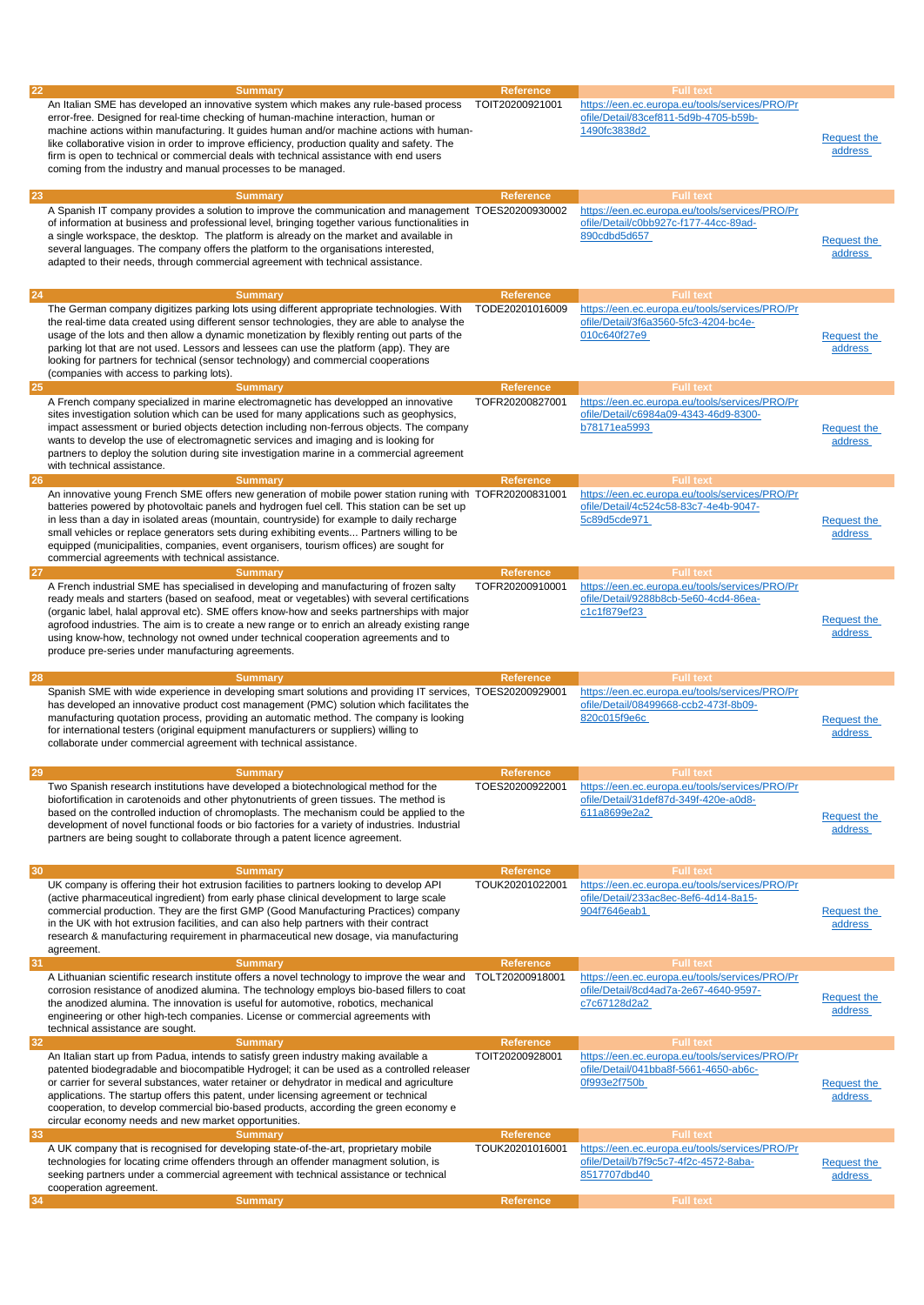| 35       | The UK company has designed and launched a digital health and wellbeing platform that<br>encourages both individuals directly or via their employers to incorporate physical, mental<br>and financial wellbeing activities into their day. It is now seeking partners in other countries<br>under either a licensing agreement or commercial agreement with technical assistance                                                                                                                                                                            | TOUK20200928001<br><b>Reference</b>  | https://een.ec.europa.eu/tools/services/PRO/Pr<br>ofile/Detail/a9112fbc-4049-40ef-bddc-<br>730d86a5801d<br><b>Full text</b>                     | <b>Request the</b><br>address |
|----------|-------------------------------------------------------------------------------------------------------------------------------------------------------------------------------------------------------------------------------------------------------------------------------------------------------------------------------------------------------------------------------------------------------------------------------------------------------------------------------------------------------------------------------------------------------------|--------------------------------------|-------------------------------------------------------------------------------------------------------------------------------------------------|-------------------------------|
|          | <b>Summary</b><br>A German SME has developed a software solution for the transformation of HR (Human<br>Resource) activities for national or international companies with several plants. New<br>process structures and the use of synergies will improve the performance and<br>competences in HR considerably and assure uniform quality across all locations. The SME<br>looks for a commercial agreement with technical assistance. Partner companies become<br>owner of processes and data and can perform the transformation all by themselves.       | TODE20201006001                      | https://een.ec.europa.eu/tools/services/PRO/Pr<br>ofile/Detail/31692d0b-0f21-4b8d-a37f-<br>a78cd5479092                                         | <b>Request the</b><br>address |
| 36<br>37 | <b>Summary</b><br>The UK branch of an international SME offers an AI platform for manufacturing, mining and TOUK20201001001<br>further industries. The software is unparalleled in terms of time of deployment and future-<br>proofing. Proprietary deep learning algorithms promise to stay on top of maintenance,<br>operational and quality issues where the volumes of data keep growing. Commercial<br>agreements and technical cooperation are being sought with the industry, and also<br>licensing to re-sellers and integrators.<br><b>Summary</b> | <b>Reference</b><br><b>Reference</b> | <b>Full text</b><br>https://een.ec.europa.eu/tools/services/PRO/Pr<br>ofile/Detail/00194dc8-4822-49de-8294-<br>6624db89db6f<br><b>Full text</b> | <b>Request the</b><br>address |
|          | In collaboration with a university, an East of England SME has launched a novel buffer for<br>shipping and testing samples of Covid-19, flu and further viral pathogens. It obviates<br>requirements for cold chain transport and pathogenic sample testing, whilst being<br>compatible with well-known protocols. Thus the throughput of testing increases. Testing<br>authorities and vendors of related products are sought for commercial agreements with<br>technical assistance.                                                                      | TOUK20201002001                      | https://een.ec.europa.eu/tools/services/PRO/Pr<br>ofile/Detail/b7409f21-7457-4f5d-9fad-<br>d415deee484a                                         | Request the<br>address        |
| 38       | <b>Summary</b>                                                                                                                                                                                                                                                                                                                                                                                                                                                                                                                                              | <b>Reference</b>                     | <b>Full text</b>                                                                                                                                |                               |
|          | A small UK company has patented and conceptualised in detail a system for removing up to TOUK20201015001<br>97% of pollution at idling/slow moving traffic hotspots. It utilises existing components and is<br>economical to install. Cities/authorities, brands and environmental groups are sought for<br>licensing and commercial agreements with technical assistance, but also plastic pipe<br>producers for manufacturing agreements.                                                                                                                 |                                      | https://een.ec.europa.eu/tools/services/PRO/Pr<br>ofile/Detail/7f50d4f0-6af2-4afc-9214-<br>c2144d9f4a85                                         | <b>Request the</b><br>address |
| 39       | <b>Summary</b><br>A German World Economy Institute is an international centre for research in global<br>economic affairs, economic policy consulting, and economic education. Its research unit<br>"Social and Behavioral Approaches to Global Problems" has specific expertise in<br>behavioural and experimental economics. The unit consists of leading researchers in the<br>field. For the call "LC-GD-10-2-2020 Behavioural, social and cultural change for the Green<br>Deal" they are looking for a consortium coordinator.                         | <b>Reference</b><br>TODE20200929001  | <b>Full text</b><br>https://een.ec.europa.eu/tools/services/PRO/Pr<br>ofile/Detail/0c4c6660-e9b0-4b14-bd77-<br>6263655d1bbd                     | <b>Request the</b><br>address |
| 40       | <b>Summary</b><br>A German SME has developed a new adhesive technology certified for bonding<br>applications in drinking water treatment plants, water distribution systems and<br>infrastructures e.g. parts, components, tanks, sheetings, intersections, also including water<br>supply systems in buildings (taps, fittings, pipes). The adhesive is very durable,<br>chemical/high temperature resistant, sanitary/environmentally safe, impermeable, no risk of<br>corrosion. Seeking technical cooperation and/or commercial agreements.             | <b>Reference</b><br>TODE20200930001  | <b>Full text</b><br>https://een.ec.europa.eu/tools/services/PRO/Pr<br>ofile/Detail/d4c663fe-bfbf-4092-8887-<br>bad9e5105f42                     | <b>Request the</b><br>address |
| 41       | <b>Summary</b>                                                                                                                                                                                                                                                                                                                                                                                                                                                                                                                                              | <b>Reference</b>                     | <b>Full text</b>                                                                                                                                |                               |
|          | A German company has developed a new transport and storage technology based on<br>certified special glass compound containers for environmentally harmful substances and<br>hazardous waste materials. They are characterized by exceptional durability, physical<br>strength, high chemical and temperature resistance (up to $1000 \, \mathrm{C}^{\circ}$ ). They are stackable,<br>easy to handle and adaptable in size and shape (cube or cylinder) to user demands.<br>Seeking partners for commercial agreements with technical assistance.           | TODE20200930002                      | https://een.ec.europa.eu/tools/services/PRO/Pr<br>ofile/Detail/2f6ae394-20d6-4d4a-86ef-<br>1311ab305846                                         | <b>Request the</b><br>address |
| 42       | <b>Summary</b>                                                                                                                                                                                                                                                                                                                                                                                                                                                                                                                                              | <b>Reference</b>                     | <b>Full text</b>                                                                                                                                |                               |
|          | A Polish SME, being a private engineering company has developed burners for biomass<br>dust firing. The technology enables low emissions for fuel firing, leading to a reduction in<br>environmental impact associated with power generation. Biomass dust burners are<br>mounted on boiler's combustion chamber walls in the coalfired burners and startup burners<br>zone.<br>The partners for commercial agreement with technical assistance are sought.                                                                                                 | TOPL20201007002                      | https://een.ec.europa.eu/tools/services/PRO/Pr<br>ofile/Detail/f088e6c1-bbf2-48a1-9d9b-<br>0322235127c5                                         | Request the<br>address        |
| 43       | <b>Summary</b>                                                                                                                                                                                                                                                                                                                                                                                                                                                                                                                                              | <b>Reference</b>                     | <b>Full text</b>                                                                                                                                |                               |
|          | The Serbian research and development company, established in 2019, in the field of<br>technical and technological sciences. The company provides modern and sophisticated<br>testing for metals and welds. The company is located in one of the most important industrial<br>centers in Serbia and works already as a subcontractor for major multinational companies.<br>The compans is looking for partners under a research cooperation agreement.                                                                                                       | TORS20200824001                      | https://een.ec.europa.eu/tools/services/PRO/Pr<br>ofile/Detail/df635918-7531-4ac8-9529-<br>91c968c0e589                                         | Request the<br>address        |
| 44       | <b>Summary</b>                                                                                                                                                                                                                                                                                                                                                                                                                                                                                                                                              | <b>Reference</b>                     | <b>Full text</b>                                                                                                                                |                               |
|          | A Spanish SME has developed, with the collaboration of a R&D centre, a system that can<br>help people to control dry eye disease fighting against the first symptoms of ocular<br>discomfort. This system integrates an eye health device, connected to a specific application<br>(app) and a big data platform that allows ophthalmologists to provide information for further<br>advice.<br>Companies in the health and ophthalmology sectors are sought to negotiate manufacturing<br>and/or commercial agreements                                       | TOES20200925002                      | https://een.ec.europa.eu/tools/services/PRO/Pr<br>ofile/Detail/b6a9d058-92b5-42fd-9656-<br>27902975bc16                                         | <b>Request the</b><br>address |
| 45       | <b>Summary</b>                                                                                                                                                                                                                                                                                                                                                                                                                                                                                                                                              | <b>Reference</b>                     | <b>Full text</b>                                                                                                                                |                               |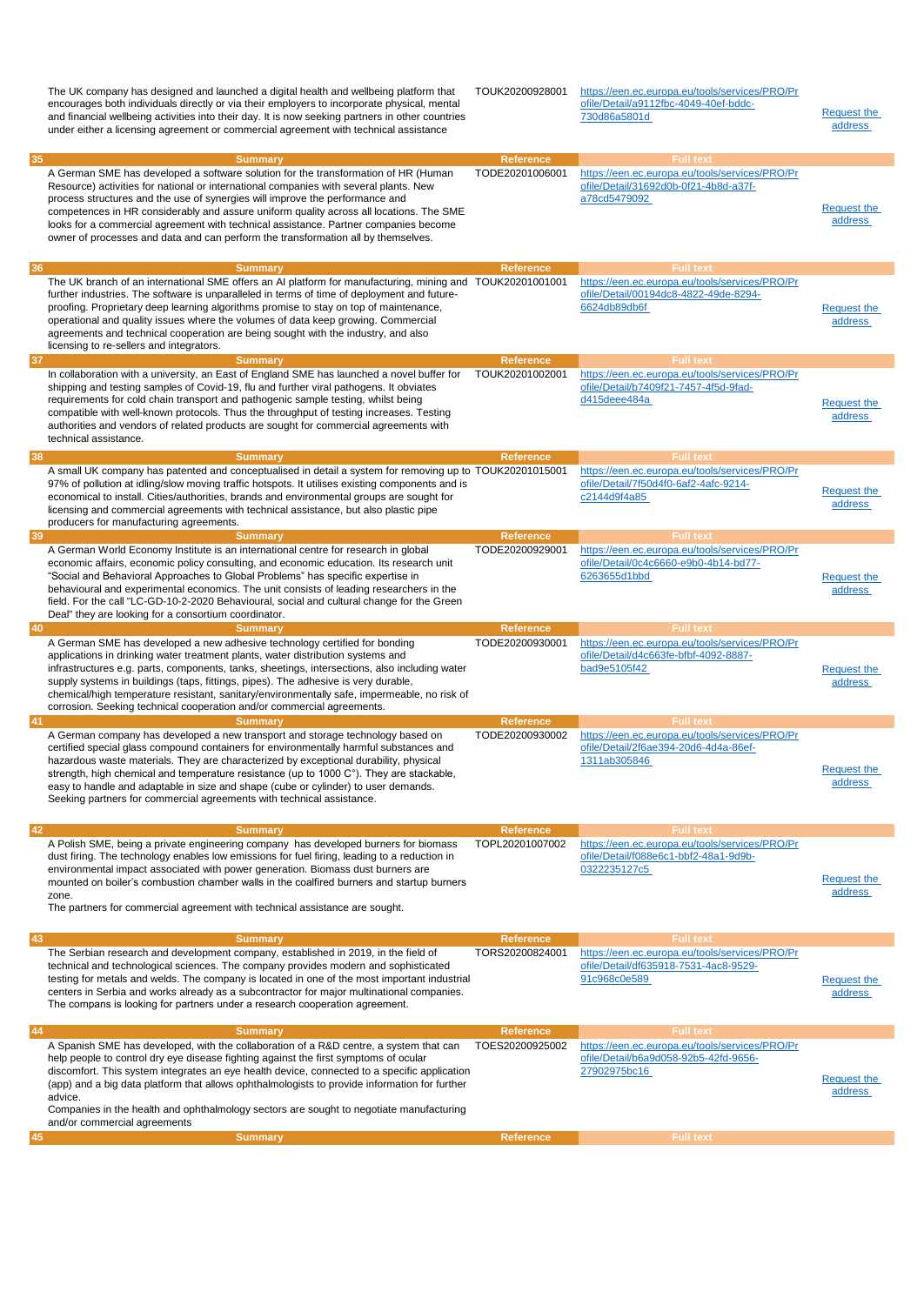|    | A Hungarian technology transfer agency offers its technology, a multi-functional medical<br>suction device. The device is used to remove infectious material from wounds or any fluid<br>from the patient's airway or respiratory system. The device can be used during surgery or<br>at the patient's bed. It also provides continuous breathing and oxygenation during use. The<br>Hungarian agency is mainly looking for license partners and investors.                                                                                        | TOHU20201020001                     | https://een.ec.europa.eu/tools/services/PRO/Pr<br>ofile/Detail/b9ee0dbe-586e-448d-ae05-<br>17e79f430590                     | <b>Request the</b><br>address |
|----|----------------------------------------------------------------------------------------------------------------------------------------------------------------------------------------------------------------------------------------------------------------------------------------------------------------------------------------------------------------------------------------------------------------------------------------------------------------------------------------------------------------------------------------------------|-------------------------------------|-----------------------------------------------------------------------------------------------------------------------------|-------------------------------|
| 46 | <b>Summary</b>                                                                                                                                                                                                                                                                                                                                                                                                                                                                                                                                     | <b>Reference</b>                    | <b>Full text</b>                                                                                                            |                               |
|    | Hungarian SME specialized in minimal invasive surgery (MIS) has a well-established<br>knowledge in design and development of medical devices. The SME offers its technology<br>and know-how of active and passive minimal invasive surgical devices to potential partners<br>willing to establish technical cooperation and manufacturing agreements.                                                                                                                                                                                              | TOHU20201005001                     | https://een.ec.europa.eu/tools/services/PRO/Pr<br>ofile/Detail/50e3a06a-5456-4e76-9d55-<br>1f2dd4a1adfa                     | <b>Request the</b><br>address |
| 47 | <b>Summary</b>                                                                                                                                                                                                                                                                                                                                                                                                                                                                                                                                     | <b>Reference</b>                    | <b>Full text</b>                                                                                                            |                               |
|    | A Swedish company specialised in energy management has developed a smart energy<br>efficiency tool, a Software as a Service (SaaS) that uses machine learning algorithms to<br>analyse, control and improve heating-, cooling-, ventilation systems in buildings and<br>industrial facilities. The tool helps property owners reduce energy waste and costs. They<br>are looking for companies within property sector that are interested in energy management<br>to test and adopt the tool for their specific needs.                             | TOSE20200907001                     | https://een.ec.europa.eu/tools/services/PRO/Pr<br>ofile/Detail/3e3e5ecb-81cf-41a3-9e09-<br>e370fa1c5d9f                     | <b>Request the</b><br>address |
| 48 | <b>Summary</b>                                                                                                                                                                                                                                                                                                                                                                                                                                                                                                                                     | <b>Reference</b>                    | <b>Full text</b>                                                                                                            |                               |
|    | SME from Northern Germany develops a digital logbook app that proactively digitizes<br>processes in commercial shipping. Special features are integrated that exactly meet the<br>needs to create reports, surveys and documentation. Cooperation in the form of<br>commercial agreements with technical assistance is offered to marine service providers<br>that want to become more competitive by increasing the time and cost efficiency of their<br>services.                                                                                | TODE20201026001                     | https://een.ec.europa.eu/tools/services/PRO/Pr<br>ofile/Detail/95eebfd5-7eaa-443b-9706-<br>9956e31a9394                     | <b>Request the</b><br>address |
| 49 | <b>Summary</b>                                                                                                                                                                                                                                                                                                                                                                                                                                                                                                                                     | <b>Reference</b>                    | <b>Full text</b>                                                                                                            |                               |
|    | Italian company developed a specialized screening platform for drug development. The<br>device represents a reliable alternative to animal experimentation and offers a solid<br>approach for in vitro personalized testing, allowing a better evaluation of compound's action<br>and overcoming limitations of the classical 2D assays. The company is offering its<br>technological cooperation to possibile partners through commercial agreements with<br>technical assistance.                                                                | TOIT20201012001                     | https://een.ec.europa.eu/tools/services/PRO/Pr<br>ofile/Detail/ee64560e-d872-4477-a323-<br>2720aeb01fea                     | <b>Request the</b><br>address |
| 50 | <b>Summary</b>                                                                                                                                                                                                                                                                                                                                                                                                                                                                                                                                     | <b>Reference</b>                    | <b>Full text</b>                                                                                                            |                               |
|    | A Dutch SME developed X-ray based screening technology to identify unknown materials<br>behind barriers or irregularities in materials or material layers. The SME seeks partners to<br>develop application specific instruments based on the X-ray screening technology, for<br>example in the security sector or the quality control of composites and metal parts for<br>different industrial applications. The SME is interested in commercial agreements with<br>technical assistance and technical cooperation projects.                     | TONL20201015001                     | https://een.ec.europa.eu/tools/services/PRO/Pr<br>ofile/Detail/4026e20e-2a19-4e04-9058-<br>feda2f1bfbd3                     | <b>Request the</b><br>address |
| 51 | <b>Summary</b>                                                                                                                                                                                                                                                                                                                                                                                                                                                                                                                                     | <b>Reference</b>                    | <b>Full text</b>                                                                                                            |                               |
|    | Researchers from a Czech university have developed and successfully tested a mobile<br>orthosis cooling system for temperature reduction of the body segment or joint. The core of<br>the proposed solution lies in Peltier thermocouple modules placed on a tactile metal cooler<br>taking away the heat from the tissue under the mechanical parts of orthosis. The modules<br>can be located on commonly used orthoses. The researchers are looking for cooperation<br>with a company interested in a licensing agreement.                      | TOCZ20201007001                     | https://een.ec.europa.eu/tools/services/PRO/Pr<br>ofile/Detail/fdfe35c3-be15-464f-bb08-<br>53d7dda7e7c5                     | <b>Request the</b><br>address |
| 52 | <b>Summary</b>                                                                                                                                                                                                                                                                                                                                                                                                                                                                                                                                     | <b>Reference</b>                    | <b>Full text</b>                                                                                                            |                               |
|    | A German university offers an improved approach to treat preeclampsia, a disease that can TODE20201012001<br>affect pregnant women. The vascular endothelial growth factor (VEGF)-multimer based<br>apheresis is more efficient than conventional methods and results in shorter treatment<br>duration. Partners from medical and pharmaceutical industry are sought for license<br>agreements.                                                                                                                                                    |                                     | https://een.ec.europa.eu/tools/services/PRO/Pr<br>ofile/Detail/b4d7f0be-4c5a-4ef0-8cd9-<br>6a532b476681                     | Request the<br>address        |
| 53 | <b>Summary</b>                                                                                                                                                                                                                                                                                                                                                                                                                                                                                                                                     | <b>Reference</b>                    | <b>Full text</b>                                                                                                            |                               |
| 54 | A Singapore SME has developed a biometric security solution leveraging hardware-based<br>artificial intelligence to facilitate content security. It provides local storage as an option and<br>is ideal for scenarios where biometric security has to be maintained locally without<br>dependency on cloud infrastructure. The company seeks to partner SMEs or MNEs through<br>licensing agreements, with a particular interest for German SMEs to jointly apply for the<br>Singapore-German SME funding call.<br><b>Summary</b>                  | TOSG20201019001<br><b>Reference</b> | https://een.ec.europa.eu/tools/services/PRO/Pr<br>ofile/Detail/33a95a00-a0ae-4388-b3c6-<br>9f0044885bde<br><b>Full text</b> | <b>Request the</b><br>address |
|    | A Singapore startup and pioneer in micro- and nanostructure solutions offers technologies                                                                                                                                                                                                                                                                                                                                                                                                                                                          | TOSG20201016001                     | https://een.ec.europa.eu/tools/services/PRO/Pr                                                                              |                               |
|    | in nano-imprinting, nano-injection molding and customised mold fabrication for optical and<br>functional structured surface applications including optics, consumer products, biomedical,<br>3D imaging and more.<br>The startup is keen to partner with MNEs and SMEs of all sizes on explore licensing,<br>research cooperation or technical cooperation agreements.                                                                                                                                                                             |                                     | ofile/Detail/25fc60b4-40ce-44a1-9096-<br>07a7c065acbc<br><b>Full text</b>                                                   | <b>Request the</b><br>address |
| 55 | <b>Summary</b>                                                                                                                                                                                                                                                                                                                                                                                                                                                                                                                                     | <b>Reference</b>                    |                                                                                                                             |                               |
|    | A Spanish SME, active in the area of digital health, has developed a technology platform for TOES20201006001<br>preoperative evaluations by videoconference, between patients and physician<br>anesthesiologists. This innovation provides solutions to the increase in surgical activity and<br>the human resource deficit in anesthesiology. The SME is interested in the deployment of<br>pilots via technical cooperation with health organizations, public administrations, health<br>managers, health professionals and insurance companies. |                                     | https://een.ec.europa.eu/tools/services/PRO/Pr<br>ofile/Detail/a8a89087-1fd1-4dd9-a783-<br>b411dcd74c5e                     | Request the<br>address        |
| 56 | <b>Summary</b>                                                                                                                                                                                                                                                                                                                                                                                                                                                                                                                                     | <b>Reference</b>                    | <b>Full text</b>                                                                                                            |                               |
|    | Software editor and engineering consultancy, expert in techno-economy and optimization of TOFR20200924001<br>energy systems, the French Startup has developed a software which combines modeling,                                                                                                                                                                                                                                                                                                                                                  |                                     | https://een.ec.europa.eu/tools/services/PRO/Pr<br>ofile/Detail/583847ca-d786-4721-a626-                                     |                               |
|    | dynamic simulation, and artificial intelligence. The French startup is looking for technical<br>and/or research partners to help them assess the interest of their technology in multi-<br>energy and/or multi-use systems (e.g.: industrial), and partners for collaborative R&D (e.g.:<br>European projects).                                                                                                                                                                                                                                    |                                     | 811c3e981ee0                                                                                                                | <b>Request the</b><br>address |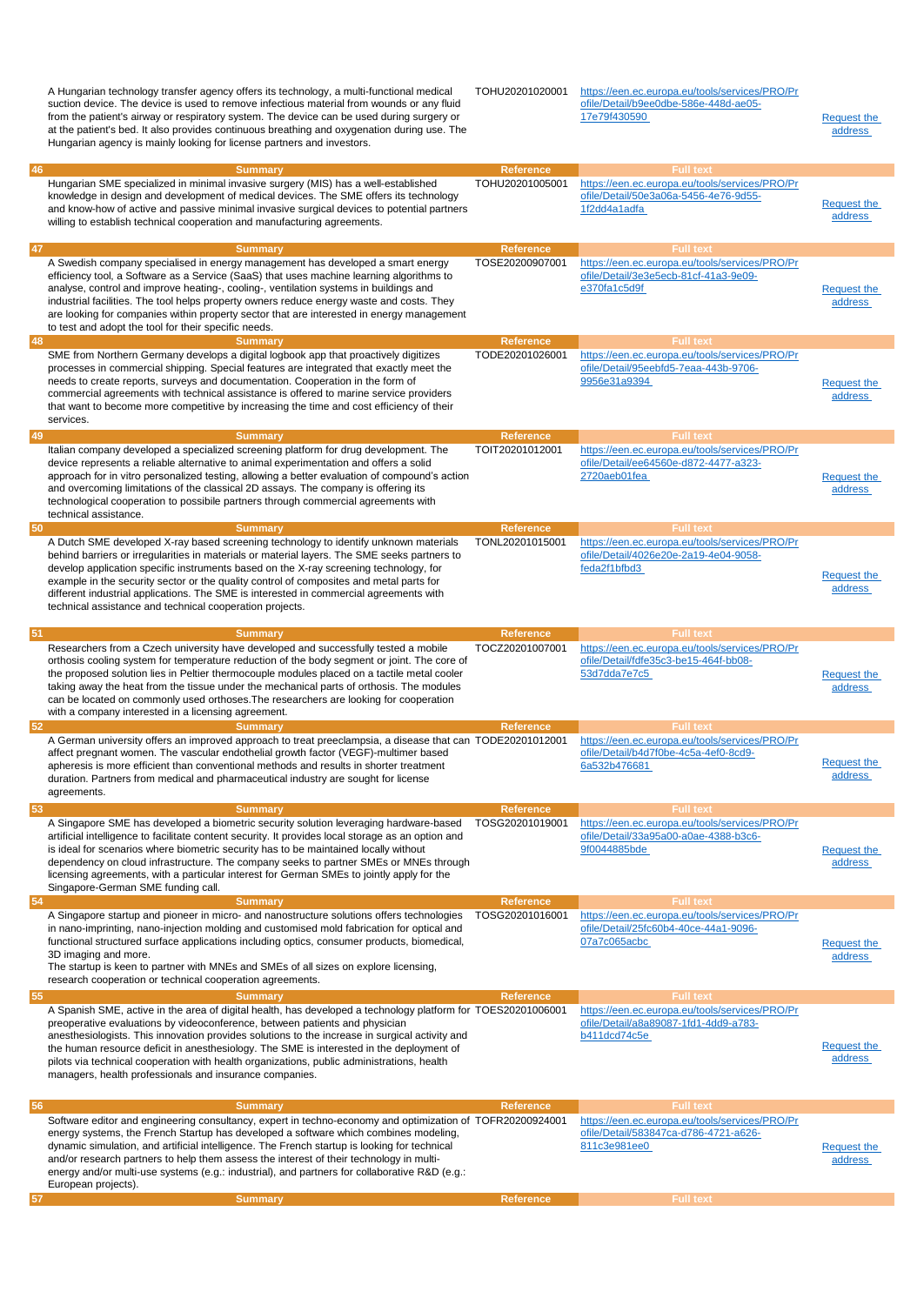|    | A German university has developed a bridge tool for the production of extruded profiles<br>with varying cross-sections, especially for the lightweight material aluminum. The university<br>is interested in a cooperation in the framework of a license or a research cooperation<br>agreement in order to advance the technology from TRL 6 onward.                                                                                                                                                                               | TODE20201007002              | https://een.ec.europa.eu/tools/services/PRO/Pr<br>ofile/Detail/9872c69b-1f93-4fdc-8b64-<br>812f0b620f53 | <b>Request the</b><br>address |
|----|-------------------------------------------------------------------------------------------------------------------------------------------------------------------------------------------------------------------------------------------------------------------------------------------------------------------------------------------------------------------------------------------------------------------------------------------------------------------------------------------------------------------------------------|------------------------------|---------------------------------------------------------------------------------------------------------|-------------------------------|
| 58 | <b>Summary</b>                                                                                                                                                                                                                                                                                                                                                                                                                                                                                                                      | <b>Reference</b>             | <b>Full text</b>                                                                                        |                               |
|    | Researchers from a public Spanish university have developed a new adiabatic membrane-<br>based micro-absorber for refrigeration machines. The use of microporous membranes and<br>plastic material that can be processed in 3D printers reduces its size to one fourth<br>compared to conventional solutions and thus expands the sectors of application. They are<br>looking for license and technical agreement with manufacturers for developing and field<br>testing of the prototype.                                          | TOES20200925001              | https://een.ec.europa.eu/tools/services/PRO/Pr<br>ofile/Detail/800cccea-9f7b-44c4-879f-<br>fa657080a7fd | <b>Request the</b><br>address |
| 59 | <b>Summary</b>                                                                                                                                                                                                                                                                                                                                                                                                                                                                                                                      | Reference                    | <b>Full text</b>                                                                                        |                               |
|    | A Spanish university has developed a distributed system for controlling frequency and<br>synchronization of wind-driven power generators in off-shore wind farms connected to the<br>grid by means of high voltage direct current (HVDC) through a diode rectifier station. It is<br>less complex, less expensive and more flexible than existing solutions. They are looking for<br>manufacturers or companies managing wind/marine turbines and parks to sign a financial,<br>license or technical cooperation agreement.         | TOES20201006003              | https://een.ec.europa.eu/tools/services/PRO/Pr<br>ofile/Detail/d5775873-bb2f-4371-9ab0-<br>9a0971873e6d | <b>Request the</b><br>address |
| 60 | <b>Summary</b>                                                                                                                                                                                                                                                                                                                                                                                                                                                                                                                      | <b>Reference</b>             | <b>Full text</b>                                                                                        |                               |
|    | A Portuguese SME has developed a specific and innovative unit that uses sea waves<br>energy for electricity. It can be installed in ports or jetties and be designed for the protection<br>of coastal erosion or hydrogen production. To develop further its converter concept the<br>SME is seeking for partners for the demonstration and improvement of the unit in a<br>simulation environment, or interested in financial or joint venture agreement with energy<br>sector companies to implement the first pilots in the sea. | TOPT20201021001              | https://een.ec.europa.eu/tools/services/PRO/Pr<br>ofile/Detail/38fb6368-7dab-4290-b623-<br>a77238b89cba | <b>Request the</b><br>address |
| 61 | <b>Summary</b>                                                                                                                                                                                                                                                                                                                                                                                                                                                                                                                      | <b>Reference</b>             | <b>Full text</b>                                                                                        |                               |
|    | An Italian innovative start-up developed an app for sharing vehicles that connects private<br>and institutional owners with those in the need of renting one. The app leverages Artificial<br>Intelligence (AI) and advanced analytics to provide a comprehensive solution to vehicle's<br>owners and renters. The company is looking for R&D centers and universities for research<br>and/or technical cooperation for the further development of the app, as well as for investors<br>for financial agreements.                   | TOIT20200825002              | https://een.ec.europa.eu/tools/services/PRO/Pr<br>ofile/Detail/19093135-19be-47bf-a3c1-<br>559e8c2c6562 | <b>Request the</b><br>address |
| 62 | <b>Summary</b>                                                                                                                                                                                                                                                                                                                                                                                                                                                                                                                      | <b>Reference</b>             | <b>Full text</b>                                                                                        |                               |
|    | The company with a motto to revolutionize the retail industry by integrating Artificial<br>Intelligence (AI) innovations is based in Bengaluru, India. The need of the hour innovation<br>by the firm provides a safer workplace by integrating sophisticated technologies into a<br>single product for tracking and monitoring COVID precautions on the clients' premises. The<br>company is looking for technology adopters from SMEs, corporates, universities, and<br>schools under the commercial services agreement.          | TOIN20201006001              | https://een.ec.europa.eu/tools/services/PRO/Pr<br>ofile/Detail/5dfb73d0-b848-4699-87ca-<br>28fd83ba2cac | <b>Request the</b><br>address |
| 63 | <b>Summary</b>                                                                                                                                                                                                                                                                                                                                                                                                                                                                                                                      | <b>Reference</b>             | <b>Full text</b>                                                                                        |                               |
|    | A Spanish (Basque) SME with experience in ICT for the medical sector has developed a<br>software application that allows to save the results of the COVID-19 tests in the mobile<br>phone as well as serving as an official document for patients. The company is looking for<br>hospitals and healthcare facilities to validate the app under a technical cooperation or<br>license agreement.                                                                                                                                     | TRES20200709001              | https://een.ec.europa.eu/tools/services/PRO/Pr<br>ofile/Detail/766702a3-8439-4833-bd89-<br>3e47fe86467d | <b>Request the</b><br>address |
| 64 | <b>Summary</b>                                                                                                                                                                                                                                                                                                                                                                                                                                                                                                                      | <b>Reference</b>             | <b>Full text</b>                                                                                        |                               |
|    | A Spanish (Basque) SME specialized in photonic solutions for the industry has developed a TRES20201001001<br>rapid optical sensor for detecting metal ions in water. The company is looking for a partner<br>willing to test the technology on site and implement the prototype in their industrial plants<br>under a technical cooperation agreement.                                                                                                                                                                              |                              | https://een.ec.europa.eu/tools/services/PRO/Pr<br>ofile/Detail/5b7d6e2d-8480-47c4-8c7e-<br>b2de56b54046 | <b>Request the</b><br>address |
| 65 | Summary<br>A Macedonian game development company has developed a 3D puzzle/mystery/adventure TRMK20201002001                                                                                                                                                                                                                                                                                                                                                                                                                        | <b>Reference</b>             | <b>Full text</b><br>https://een.ec.europa.eu/tools/services/PRO/Pr                                      |                               |
|    | game type of Escape Room. The company has already published the first chapter of the<br>computer game and is looking for technological partners for further development of the<br>game under technical cooperation agreement.                                                                                                                                                                                                                                                                                                       |                              | ofile/Detail/344c4f77-c048-4891-9946-<br>6c125266c591                                                   | Request the<br>address        |
| 66 | <b>Summary</b>                                                                                                                                                                                                                                                                                                                                                                                                                                                                                                                      | <b>Reference</b>             | <b>Full text</b>                                                                                        |                               |
|    | A UK company based in the North of England is a leading supplier and distributor of<br>infrared saunas for both domestic and commercial use is looking to carry out research and<br>development through a research cooperation agreement and or a technical cooperation<br>agreement into the sauna's capability of boosting the immune system to hopefully reduce<br>the infection rate and help fight COVID-19 and other such respiratory infections as well an<br>cancer and arthritis.                                          | TRUK20201019001              | https://een.ec.europa.eu/tools/services/PRO/Pr<br>ofile/Detail/11702907-d18e-46fd-9a3b-<br>dff04cbcb225 | Request the<br>address        |
| 67 | <b>Summary</b><br>An Austrian company in the diagnostic healthcare business wants to reduce total quality                                                                                                                                                                                                                                                                                                                                                                                                                           | Reference<br>TRAT20201005001 | <b>Full text</b><br>https://een.ec.europa.eu/tools/services/PRO/Pr                                      |                               |
|    | product cost and improve quality by increasing automation in the manufacturing process.<br>They are looking for a plant designer and full-service integrator from Europe with                                                                                                                                                                                                                                                                                                                                                       |                              | ofile/Detail/39a5766b-8111-4d06-aec1-                                                                   |                               |
|    | experience in electro mechanical micro-assemblies in a low volume high mix environment.<br>Experience in working in a regulated environment would be advantageous. Open to<br>commercial agreement with technical assistance or technical cooperation.                                                                                                                                                                                                                                                                              |                              | 8afdf82b9802                                                                                            | <b>Request the</b><br>address |
| 68 | <b>Summary</b>                                                                                                                                                                                                                                                                                                                                                                                                                                                                                                                      | <b>Reference</b>             | <b>Full text</b>                                                                                        |                               |
|    | A Spanish biotech company, specialised in industrial fermentation, demands strains and<br>scaling up fermentation technology for obtaining cosmetic ingredients. The partners sought<br>are companies, universities and R&D institutions, in the fields of agriculture, pharma,<br>health, food and cosmetics, interested in manufacturing and commercial agreement with<br>technical assistance.                                                                                                                                   | TRES20200613001              | https://een.ec.europa.eu/tools/services/PRO/Pr<br>ofile/Detail/c6b2c514-7b08-499a-9cc5-<br>9d0811d92f69 | <b>Request the</b><br>address |
| 69 | <b>Summary</b>                                                                                                                                                                                                                                                                                                                                                                                                                                                                                                                      | <b>Reference</b>             | <b>Full text</b>                                                                                        |                               |
|    | An Italian agritech company born to satisfy sustainable farming and develop low cost<br>releasers of water and nutrients, is looking for partners to whom to entrust research and<br>development or physical-chemical improvements of its applications, with the aim of<br>developing new formulations and commercial products. Researcher and high-tech & green<br>SMEs are sought for technology and commercial agreement with technical assistance                                                                               | TRIT20201021001              | https://een.ec.europa.eu/tools/services/PRO/Pr<br>ofile/Detail/17683af0-2909-46c0-b504-<br>20c16e6ee469 | <b>Request the</b><br>address |